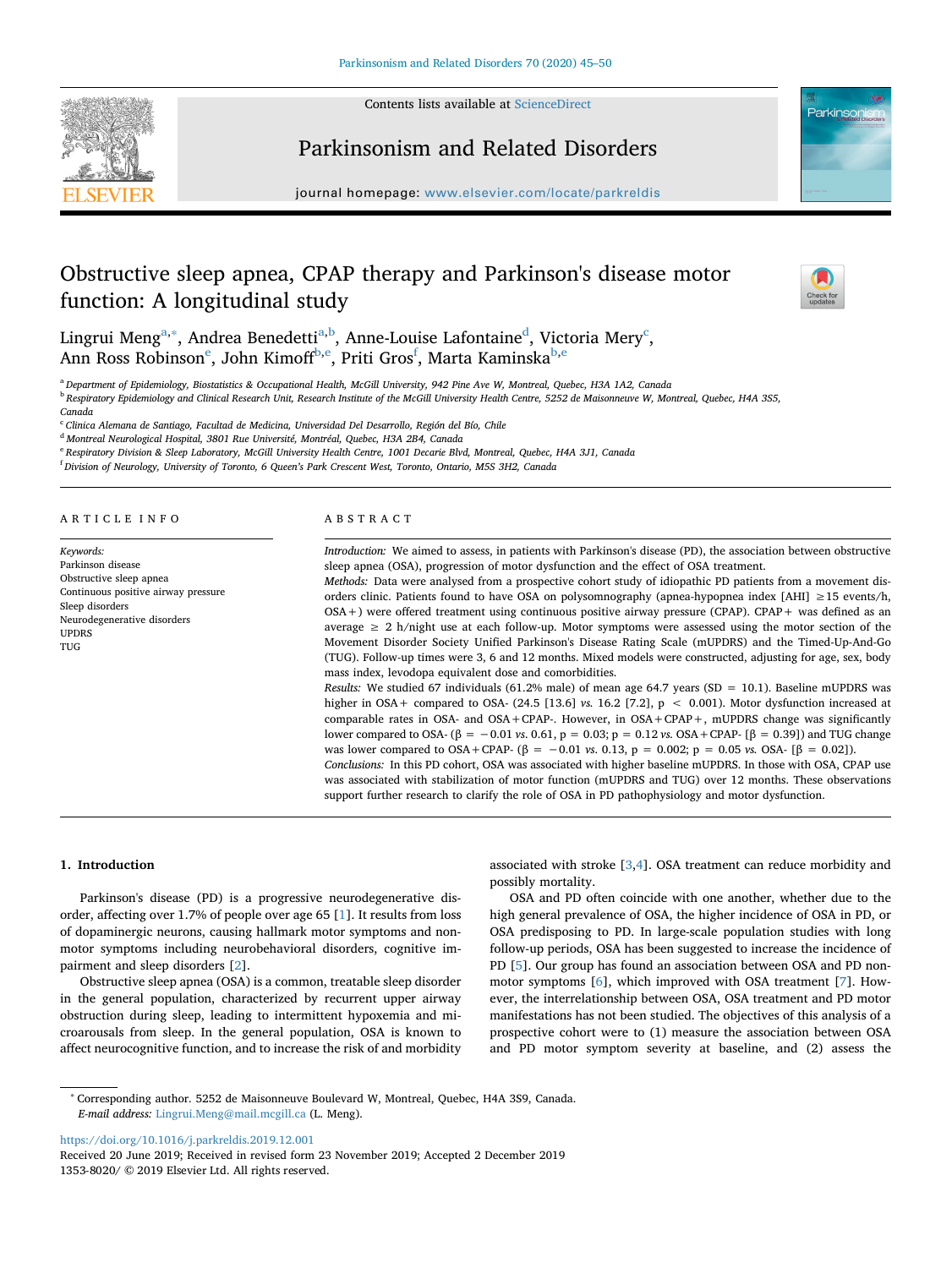association between OSA, CPAP therapy, and motor symptom progression in PD.

# **2. Methods**

### *2.1. Study subjects and design*

A prospective cohort study was conducted with idiopathic PD patients from a Movement Disorder Clinic. Patients with sleep complaints were recruited between November 2011 and July 2014. Inclusion criteria were a clear diagnosis of idiopathic PD by the clinic neurologist according to the UK Parkinson's Disease Society Brain Bank Diagnostic Criteria [[8](#page-5-7)], ability to transfer with minimal assistance for in-laboratory polysomnography (PSG) and adequate proficiency in English or French. The exclusion criteria were having other major neurological disorders, unstable cardiac disease, uncontrolled hypertension, diabetes, active cancer, disorders with expected survival < 6 months, active treatment of OSA, or cognitive or psychiatric conditions that interfere with informed consent or study procedures.

At baseline, data collection included demographic data, medical and PD history, including Hoehn & Yahr (H&Y) stage [[8](#page-5-7)], medication data and sleep habits. Patients underwent clinical evaluation and overnight PSG. PD motor symptom progression in PD was assessed using the part 3, motor section, of the Movement Disorder Society Unified Parkinson's Disease Rating Scale (mUPDRS) [\[9\]](#page-5-8), where a higher mUPDRS score indicates greater dysfunction. The Timed Up and Go (TUG) test was performed as a measure of functional mobility [[10\]](#page-5-9). Testing was done in the "on" state, where medications were in effect. Patients' levodopa equivalent dose (LED) was calculated using standard formulas [[11\]](#page-5-10). The presence of clinical rapid eye movement sleep behavior disorder (RBD) was identified by an in-house questionnaire (e.g. movements/vocalization in sleep, dream enactment, injury), as well as a validated questionnaire (Postuma), and the diagnosis was confirmed by clinical interview and presence of PSG features whenever possible [\[12](#page-5-11)]. Standard overnight PSG was done using the Harmonie System (Stellate, Montreal, Canada), with recordings from 6 EEG channels (C3, C4, F3, F4, O1 and O2); standard EMG and EOG; airflow via nasal pressure cannula; thoracoabdominal movements via inductive plethysmography (Respitrace Systems, Ardsley, NY); single-lead EKG; pulse oximetry; snoring; body position; and digital video. Non-motor symptoms were assessed using validated questionnaires, detailed in Mery 2017 [[6](#page-5-5)].

OSA+ was defined as an apnea-hypopnea index (AHI) of  $\geq 15$ events/h using Chicago criteria  $[13]$  $[13]$ . OSA + received counseling about OSA and were offered treatment with CPAP. Participants who agreed to CPAP therapy were treated with standard auto-PAP (initial pressure range 5–15 cm H2O, Philips-Respironics System One REMstar Auto).

Follow-up times were at 3, 6 and 12 months. Interim data collected included medical history and medication data. UPDRS, TUG and nonmotor assessments were also conducted at each follow-up, in the "on" state. The type and dosage of antiparkinsonian mediation were allowed to vary over the follow-up period based on the evaluation of the treating neurologist. CPAP compliance and efficacy data were downloaded from device memory. Data included residual AHI, mean hours used per night, and % nights used  $> 4$  h, and were used to optimize CPAP therapy.

# *2.2. Statistical analysis*

We categorized patients at each time point based on their OSA and CPAP status: those who did not have OSA (OSA-), those diagnosed with OSA but not using CPAP (OSA+CPAP-), and those with OSA and using CPAP  $(OSA + CPAP +)$ . CPAP status varied by time  $(3, 6, 12)$ months). A patient was defined as  $CPAP +$  for a given follow-up time period if average CPAP use was ≥2 h/night. Baseline OSA/CPAP categories [\(Table 1\)](#page-2-0) where derived from patients' 3-month category assignments. Individuals who never used CPAP or tried CPAP but discontinued use before 3 months were categorized as CPAP-.

Baseline patient demographics and PSG data for each group were summarized using means and standard deviations (SD) or counts and proportions, where appropriate. Differences between baseline characteristics in the three OSA/CPAP categories were compared using analysis of variance (ANOVA) tests. Variables showing a significant difference in mean between overall OSA/CPAP categories were tested using Tukey's honestly significant difference (HSD) post hoc test to determine significance in difference between two groups. Differences in baseline mUPDRS and TUG between OSA categories were compared using linear regression.

Linear mixed-effects models were used to assess associations between OSA, CPAP and motor outcome progression. We included a random intercept by subject to account for the correlation between observations from the same person. Motor UPDRS score and TUG time were used as outcomes in independent models, with an interaction between OSA/CPAP group and time as the predictor. Covariates were selected a priori based on clinical associations to the primary outcome and OSA, and included age, sex and body mass index (BMI), and presence of comorbidities, defined as at least one of the following conditions found most commonly in our sample: hypertension, diabetes, any cardiac disease or hypothyroidism. Because the motor outcomes are sensitive to dopaminergic medications, we also included time varying LED at each time point.

In sensitivity analyses for the mUPDRS outcome, we assessed the effect of CPAP as a continuous variable, in average hours of use per night. In additional sensitivity analyses, we adjusted for RBD. Finally, we repeated analyses removing the highest-influencing individual. Estimates, in average change in mUPDRS per month, were presented with 95% confidence intervals (CI).

All data were analysed using R software version 3.4.0 (R Foundation for Statistical Computing, Vienna, Austria, <https://www.R-project.org/> ). Statistical significance levels for all tests were set to  $p < 0.05$ .

### **3. Results**

# *3.1. Patient characteristics*

A total of 243 patients with idiopathic PD were assessed for eligibility. Of these, 176 patients were excluded or not available for the study (Fig. S1). The number of participants in each OSA/CPAP category with data available for analysis at each time point are also shown in [Fig. 1](#page-3-0). Of the 67 study participants at baseline, 20 were OSA- and 47 were OSA+. Over the follow-up time, a total of 9 (13.4%) participants changed CPAP status, with most switching off CPAP therapy between 6 and 12 months.

Overall median CPAP use among patients on CPAP was 4 h 7 min/ night (Min 2 h 1 min, Max 7 h 6 min/night). Median CPAP usage at 3 months among those on CPAP was 3 h 42 min/night (Min 2 h 2 min, Max 5 h 54 min/night); 4 h 7 min/night (Min 2 h 1 min, Max 7 h 6 min/ night) at 6 months; and 4 h 34 min/night (Min 2 h 48 min, Max 6 h 46 min/night) at 12 months.

Baseline demographic characteristics and sleep parameters are summarized in [Table 1](#page-2-0), based on participant grouping at 3 months. PSG results showed that OSA+ had severe OSA on average with no difference in AHI between CPAP+ and CPAP-. There was increased respiratory-related sleep disruption among OSA + compared to OSA-, but this did not differ between CPAP+ and CPAP-.

In that there appeared to be differences in baseline measures of motor function across OSA- and OSA+ groups [\(Table 1\)](#page-2-0), we compared baseline mUPDRS and TUG between OSA+ and OSA- using linear regression [\(Table 2\)](#page-3-1). Unadjusted analysis showed a higher mUPDRS, indicating greater dysfunction, in OSA+ than in OSA-, but no significant difference in TUG scores. To account for potential confounding factors in the observed relationship between motor function and OSA, we constructed multivariable regression models with baseline mUPDRS or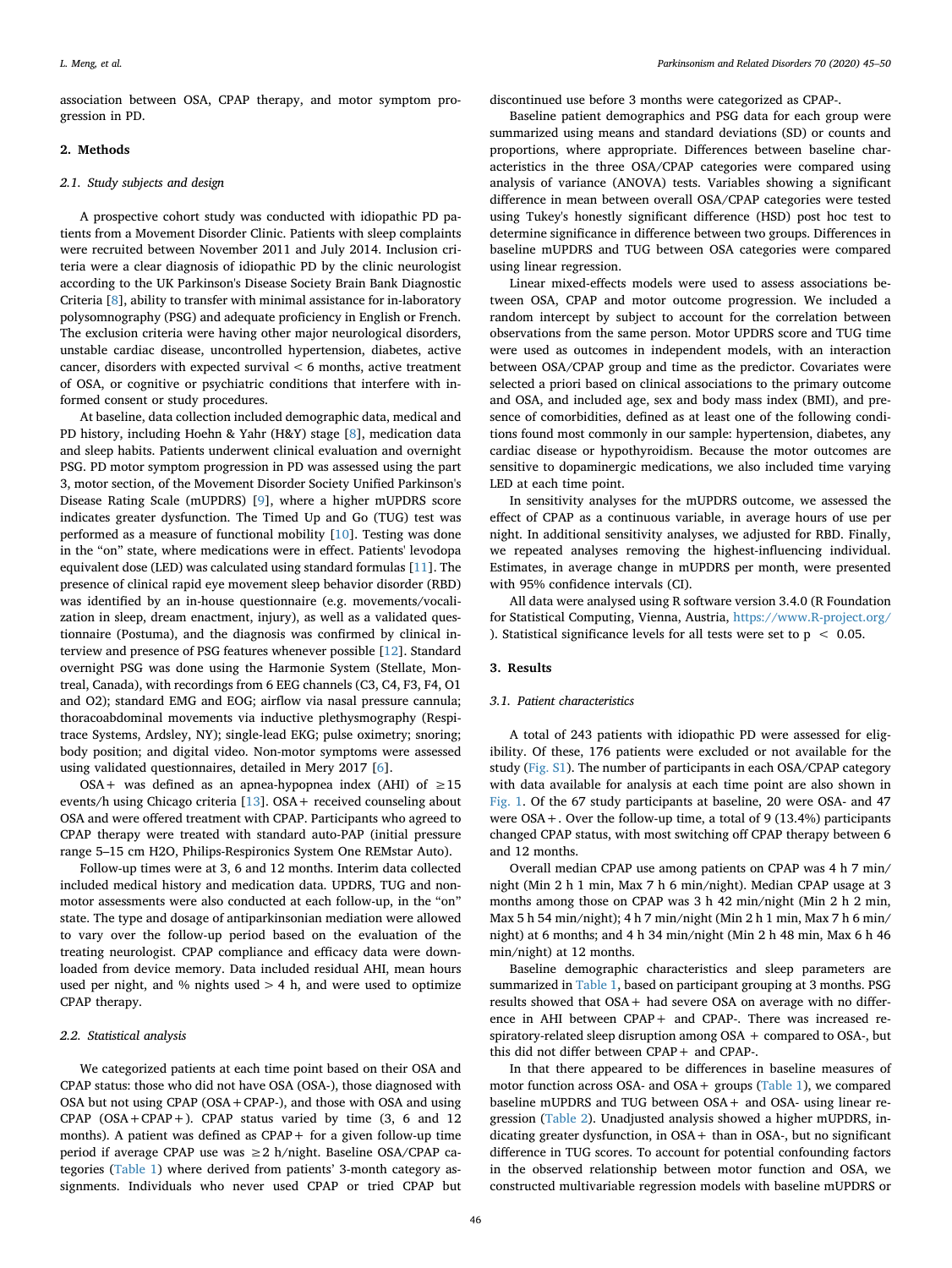#### <span id="page-2-0"></span>**Table 1**

Baseline data summary.

|                                              | $OSA-(n = 20)$ | $OSA + CPAP-(n = 21)$ | $OSA + CPAP + (n = 26)$ | p value <sup>a</sup> |
|----------------------------------------------|----------------|-----------------------|-------------------------|----------------------|
| Demographic Data                             |                |                       |                         |                      |
| Age, mean years (SD)                         | 61.5(8.4)      | 64.6 (10.8)           | 67.4 (10.5)             | 0.19                 |
| Male Sex, $n$ (%)                            | 12(60.0)       | 11(52.4)              | 18 (69.2)               | 0.50                 |
| BMI, mean $\text{kg/m}^2$ (SD)               | 26.1(3.3)      | 27.5(4.2)             | 29.47 (4.6)             | 0.02                 |
| LED, mean mg (SD)                            | 789.8 (616.9)  | 848.7 (1050.4)        | 583.6 (416.2)           | 0.47                 |
| Comorbidities, $n$ (%)                       | 3(15.0)        | 13(61.9)              | 12(46.2)                | ${}< 0.01$           |
| Clinical RBD, $n$ (%)                        | $7(35.0\%)$    | $6(28.6\%)$           | 15 (57.7)               | 0.10                 |
| Disease Time from Diagnosis, mean years (SD) | 5.4(3.5)       | 6.6(5.9)              | 5.4(6.1)                | 0.71                 |
| Motor UPDRS, mean (SD)                       | 16.2(7.2)      | 26.2(14.4)            | 22.9 (13.7)             | 0.02                 |
| H&Y, mean grade (SD)                         | 1.8(0.7)       | 2.3(0.8)              | 2.1(0.9)                | 0.10                 |
| TUG, mean seconds (SD)                       | 7.2(1.8)       | 7.9(2.3)              | 10.4(4.9)               | ${}< 0.01$           |
| <b>Sleep Parameters</b>                      |                |                       |                         |                      |
| TST, min (SD)                                | 322.9 (73.5)   | 317.5 (68.1)          | 328.5 (52.7)            | 0.85                 |
| SE, % (SD)                                   | 74.6 (15.3)    | 75.1 (13.5)           | 75.7 (12.6)             | 0.97                 |
| Number of Awakenings, mean (SD)              | 22.6 (13.9)    | 30.4(15.8)            | 42.0 (24.9)             | ${}< 0.01$           |
| Stage changes, mean (SD)                     | 130.6 (47.8)   | 172.3 (48.7)          | 197.9 (54.6)            | ${}< 0.01$           |
| Stage N1, % (SD)                             | 8.1(4.7)       | 13.2(7.9)             | 15.9 (11.7)             | 0.02                 |
| Stage N2, % (SD)                             | 53.8 (17.3)    | 54.4 (15.4)           | 55.0 (13.6)             | 0.97                 |
| Stage N3, % (SD)                             | 28.2(21.0)     | 22.3(13.5)            | 17.8 (12.2)             | 0.09                 |
| REM sleep, % (SD)                            | 9.8(6.6)       | 10.1(8.5)             | 11.3(7.0)               | 0.78                 |
| WASO, min (SD)                               | 96.6 (57.5)    | 92.0 (54.6)           | 96.5(62.2)              | 0.96                 |
| $AHI$ , $/h$ (SD)                            | 7.3(4.2)       | 33.2 (13.3)           | 38.0 (21.5)             | ${}< 0.01$           |
| Supine AHI,/h (SD)                           | 10.6(5.6)      | 36.7 (17.3)           | 48.2 (30.2)             | ${}< 0.01$           |
| Non-supine AHI,/h (SD)                       | 5.9(3.8)       | 23.8 (16.4)           | 31.9 (24.1)             | ${}< 0.01$           |
| TST Supine, % (SD)                           | 47.8 (23.5)    | 60.0(23.5)            | 56.1 (30.7)             | 0.42                 |
| $ODI$ , $/h$ $(SD)$                          | 0.6(0.8)       | 5.4(7.8)              | 12.3(18.1)              | ${}< 0.01$           |
| Nadir SaO <sub>2</sub> , % (SD)              | 88.0 (4.2)     | 85.7 (3.8)            | 83.0 (5.2)              | ${}< 0.01$           |
| Time $\text{SaO}_2$ < 90%, % of TST (SD)     | 2.8(4.1)       | 4.5(7.8)              | 11.8(15.6)              | 0.02                 |
| Respiratory arousal index,/h (SD)            | 6.6(3.9)       | 28.3 (12.2)           | 32.1 (17.5)             | ${}< 0.01$           |
| Total arousal index,/h (SD)                  | 24.1(8.1)      | 47.9 (17.5)           | 51.2(18.1)              | ${}< 0.01$           |
| PLMS,/h (SD)                                 | 14.1 (25.9)    | 33.2 (46.7)           | 23.3 (34.5)             | 0.28                 |
| PLMA, /h (SD)                                | 1.8(2.7)       | 3.5(4.5)              | 2.9(3.6)                | 0.36                 |
| EES $> 10$ , n $(\% )$                       | 4(20.0)        | 8(38.1)               | 9(34.6)                 | 0.46                 |

OSA/CPAP categories are defined based on status at the 3-month follow-up. Abbreviations: AHI = Apnea-Hypopnea Index; BMI = Body Mass Index; Comorbidities = diagnosis of at least one of the following: hypertension, diabetes, any cardiac diseases or hyperthyroidism; CPAP = Continuous Positive Airway Pressure; EES = Epworth Sleepiness Scale; H&Y = Hoehn and Yahr; LED = Levodopa Equivalent Dose; ODI = Oxygen Desaturation Index; OSA = Obstructive Sleep Apnea, defined as Apnea-Hypopnea Index ≥15/h; PLMA = Periodic Limb Disorder Movements Associated with Arousal; PLMS = Periodic Limb Movements of Sleep Index; RBD = Rapid eye movement sleep behavior disorder; SE = Sleep Efficiency; TUG = Timed Up and Go; TST = Total Sleep Time; UPDRS = Unified Parkinson Disease Rating Scale; WASO = Wake After Sleep Onset .

<span id="page-2-1"></span><sup>a</sup> Obtained via ANOVA tests.

TUG as the outcome and diagnosis of OSA as the predictor, adjusted for patients' age, sex, BMI, LED, RBD and presence of comorbidities. We found a significantly higher mUPDRS in OSA+ compared to OSAconsistent with the unadjusted model, while the model using TUG as the outcome with the same predictor and covariates showed no difference in baseline TUG between OSA+ and OSA- individuals.

Over the follow-up period, average LED in the OSA+CPAP- group was 761.1 mg (SD = 511.6) at 3 months, 932.9 mg (1179.0) at 6 months, and 661.7 mg (446.9) at 12 months. For the  $OSA + CPAP +$ group, it was 643.1 mg (457.3) at 3 months, 524.3 mg (294.1) at 6 months and 523.2 mg (315.2) at 12 months. For the OSA- group, it was 777.2 mg (553.2) at 3 months, 722.8 mg (462.2) at 6 months and 786.4 mg (357.5) at 12 months. There were no statistically significant changes in average LED dose within any group.

#### *3.2. Effect of OSA treatment on motor symptom progression*

The average unadjusted mUPDRS and TUG scores at each timepoint are presented in [Table 3](#page-3-2). To account for potential confounding influences, we assessed the change in mUPDRS over time between groups using a linear mixed model, adjusting for age, sex, BMI, LED and comorbidities. As illustrated in [Fig. 1](#page-3-0), the model revealed mUPDRS increased over the follow-up period in OSA- ( $\beta$  = 0.61, 95% CI: 0.20 to 1.02) and OSA + CPAP- (β = 0.39, 95% CI: 0.00 to 0.78). The change in mUPDRS was not significantly different between OSA- and  $OSA + CPAP - (p = 0.45)$ . In contrast, mUPDRS decreased in the

 $OSA + CPAP +$  group ( $\beta = -0.01$ , 95% CI: 0.38 to 0.36,  $p = 0.01$  *vs.* OSA-;  $p = 0.12$  *vs.* OSA + CPAP-).

We also estimated a model with TUG as the outcome using the same predictor and covariates as for mUPDRS. The OSA+CPAP+ group showed a markedly slower progression of motor symptoms compared to the OSA + CPAP- group ( $β = -0.01$ , 95% CI: 0.12 to 0.13 *vs*.  $β = 0.13$ , 95% CI: 0.03 to 0.24,  $p = < 0.01$ , [Fig. 1\)](#page-3-0).

We performed sensitivity analyses for the mUPDRS outcome as follows. We estimated a mixed model analysis using CPAP as a continuous variable, in average hours per night of use (Fig. S2). Progression of motor symptom severity remained comparable between OSA- and patients with OSA not using CPAP. Progression was slower with greater CPAP use, consistent with our main model, though not statistically significantly so ( $\beta = -0.05$ , 95% CI: 0.42 to 0.32 for average CPAP use [3 h 39 min/night]; β = −0.41, 95% CI: 0.80 to −0.02 for 95th percentile use  $[5 h 42 min h/night]$ ,  $p = 0.16$ .

We also included RBD as a covariate (Fig. S3). Motor UPDRS change in each group was comparable to our main model. RDB was not significantly associated with mUPDRS progression. Finally, we constructed a mixed model removing 12-month data of an outlier, which resulted in similar conclusions to the main analysis (data not shown).

### **4. Discussion**

Our study assessed the relationship between OSA, CPAP treatment and motor symptoms in PD patients. Patients with OSA had a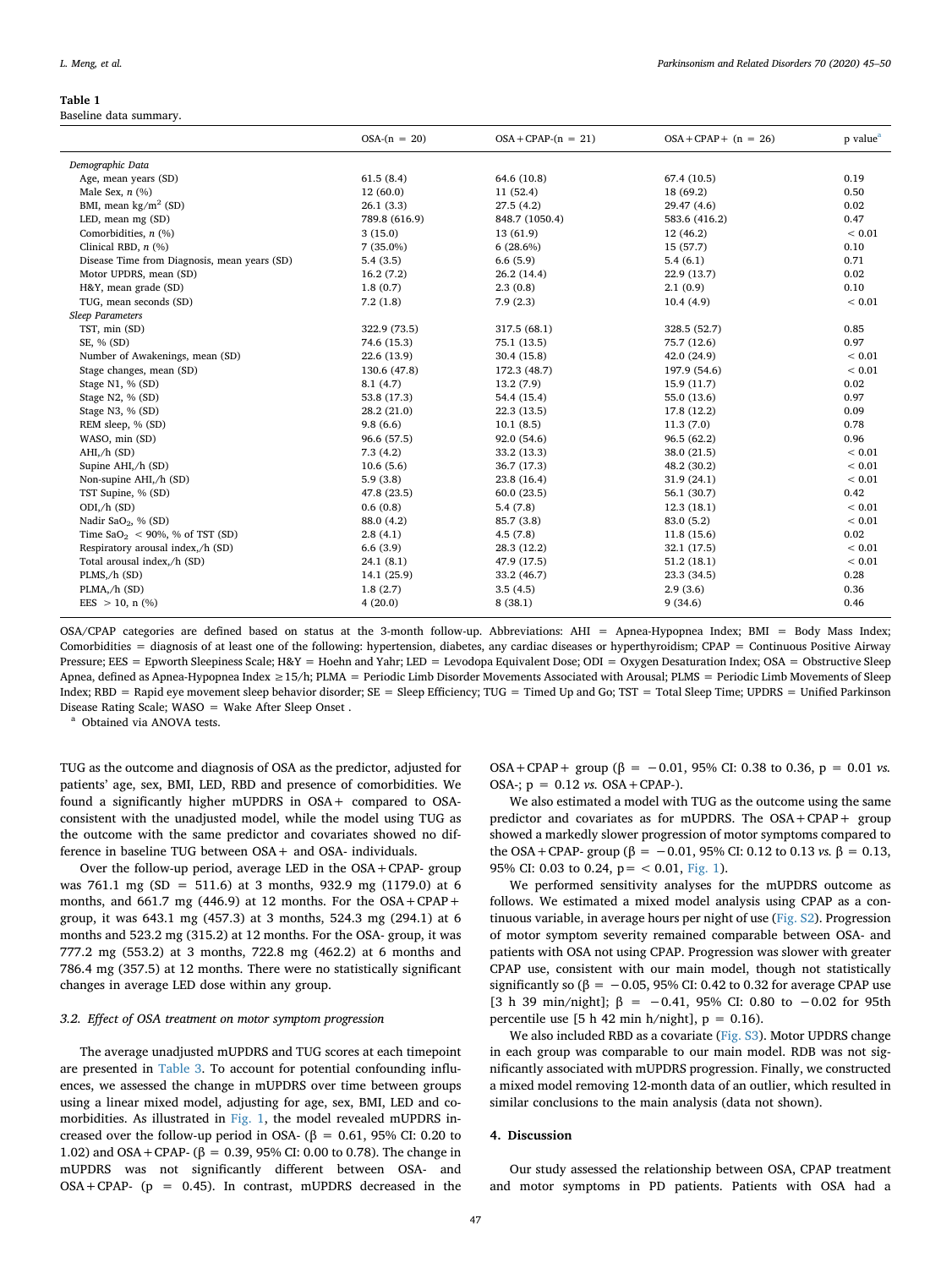<span id="page-3-0"></span>

significance at  $p < 0.05$ 

**Fig. 1. Progression of Parkinson's Motor Dysfunction in Each Study Group** Comparison of (A) average motor UPDRS score and (B) TUG over follow-up time in subjects with or without OSA, with or without CPAP use. Slopes (β) and their 95% CI are obtained from a mixed model, expressed as change in mUPDRS score per month. Models are adjusted for sex, age, BMI, LED and comorbidities.

<span id="page-3-1"></span>

Baseline Parkinson's motor dysfunction in OSA groups.

|           | <b>Unadjusted Estimate</b><br>$\beta$ (95% CI) | p-value   | Adjusted Estimate <sup>a</sup><br>$\beta$ (95% CI) | p-value   |
|-----------|------------------------------------------------|-----------|----------------------------------------------------|-----------|
| mUPDRS    |                                                |           |                                                    |           |
| Intercept | 15.85 (10.46, 21.24)                           | $< 0.01*$ | 15.83 (9.53, 22.14)                                | $< 0.01*$ |
| $OSA +$   | 8.75 (2.31, 15.18)                             | $< 0.01*$ | 6.42(0.02, 12.82)                                  | $0.049*$  |
| TUG       |                                                |           |                                                    |           |
| Intercept | 7.23(5.60, 8.85)                               | $< 0.01*$ | 9.10 (7.49, 10.71)                                 | $< 0.01*$ |
| $OSA +$   | $1.93(-0.02, 3.88)$                            | 0.052     | $1.26(-0.43, 2.95)$                                | 0.14      |
|           |                                                |           |                                                    |           |

\* significance at  $p < 0.05$ .

<span id="page-3-3"></span><sup>a</sup> Adjusted for sex, age, BMI, LED, RBD and comorbidities.

# <span id="page-3-2"></span>**Table 3**

Motor dysfunction measures at each follow up time point.

| Baseline          | 16.2(7.2)   | 26.2(14.4)  | 22.9 (13.7) |
|-------------------|-------------|-------------|-------------|
|                   | $N = 20$    | $N = 21$    | $N = 26$    |
| 3 months          | 19.1 (7.8)  | 23.2 (14.0) | 24.4 (11.7) |
|                   | $N = 12$    | $N = 13$    | $N = 17$    |
| 6 months          | 21.7 (11.8) | 25.6 (18.2) | 22.0(8.5)   |
|                   | $N = 17$    | $N = 15$    | $N = 21$    |
| 12 months         | 22.6 (13.7) | 26.4 (17.2) | 26.7 (16.7) |
|                   | $N = 15$    | $N = 23$    | $N = 18$    |
| Baseline          | 7.2(1.8)    | 7.9(2.3)    | 10.4(4.9)   |
| TUG, mean seconds | $N = 19$    | $N = 21$    | $N = 23$    |
| 3 months          | 7.9(3.2)    | 7.5(3.0)    | 8.3(2.7)    |
|                   | $N = 12$    | $N = 12$    | $N = 16$    |
| 6 months          | 7.7(2.0)    | 8.4(3.0)    | 9.3(4.3)    |
|                   | $N = 16$    | $N = 15$    | $N = 21$    |
| 12 months         | 7.6(2.1)    | 8.9(3.0)    | 10.1(5.5)   |
|                   | $N = 15$    | $N = 23$    | $N = 17$    |
|                   |             |             |             |

significantly higher baseline mUPDRS compared to those without OSA, adjusting for potential confounders. This higher baseline mUPDRS is consistent with previous reports, where PD patients with more severe OSA were also more likely to have greater motor dysfunction [[14\]](#page-5-13).

This association could be explained in several ways. First, PD may predispose to OSA. Neuronal degeneration in respiratory control centres may affect OSA severity. This has been observed in a rat model of PD, where the degeneration of tyrosine hydroxylase neurons in the substantia nigra pars compacta caused respiratory deficits [[15\]](#page-5-14). Resulting deficits may lead to sleep-disordered breathing. Motor dysfunction in PD can also affect upper airway musculature, and levodopa can influence upper airway obstruction [\[16](#page-5-15)]. We recently reported that long-acting levodopa use at night was associated with reduced OSA severity in PD [\[17](#page-5-16)]. Moreover, pharyngeal muscles in PD patients show atrophic changes and increased neural degeneration when compared to controls [\[18](#page-5-17)]. These upper respiratory abnormalities related to progressing PD may contribute to OSA pathophysiology.

However, OSA may also, in turn, have adverse effects on PD. In support of this, large population studies have suggested that pre-existing OSA predisposes to PD [\[5\]](#page-5-4). Conversely, a multicenter study from the International RBD Study Group found OSA not to be a risk factor for subsequent development of PD among idiopathic RBD patients, although OSA scoring criteria were not standardized or defined and likely differed between centres, making conclusions on OSA less reliable [\[19](#page-5-18)].

Intermittent hypoxemia, a consequence of OSA, may increase the loss of dopaminergic neurons in brain areas implicated in PD, such as the substantia nigra, as dopamine pathways appear to be particularly vulnerable to ischemic-anoxic insults [\[20\]](#page-5-19). Recent work in an animal model found increased inflammation and oxidative stress in the substantia nigra in response to chronic intermittent hypoxia [\[21](#page-5-20)]. Damage to neuronal integrity in the locus coeruleus, another area implicated in PD which plays an important role in maintaining a protective effect against neurotoxic insults, has also been found in response to intermittent hypoxemia [[22\]](#page-5-21). OSA-related sleep fragmentation also has detrimental effects on the brain. It has been implicated in decreased neuronal excitability in regions including the locus coeruleus [\[23](#page-5-22)]. Additionally, sleep fragmentation due to OSA could impair homeostatic effects of sleep. Sleep promotes clearance of cellular degradation products accumulated during waking periods, such as β-amyloid and αsynuclein. The latter is believed to be a key element in PD pathogenesis and neurodegeneration [\[24](#page-5-23)]. Perturbed sleep and resulting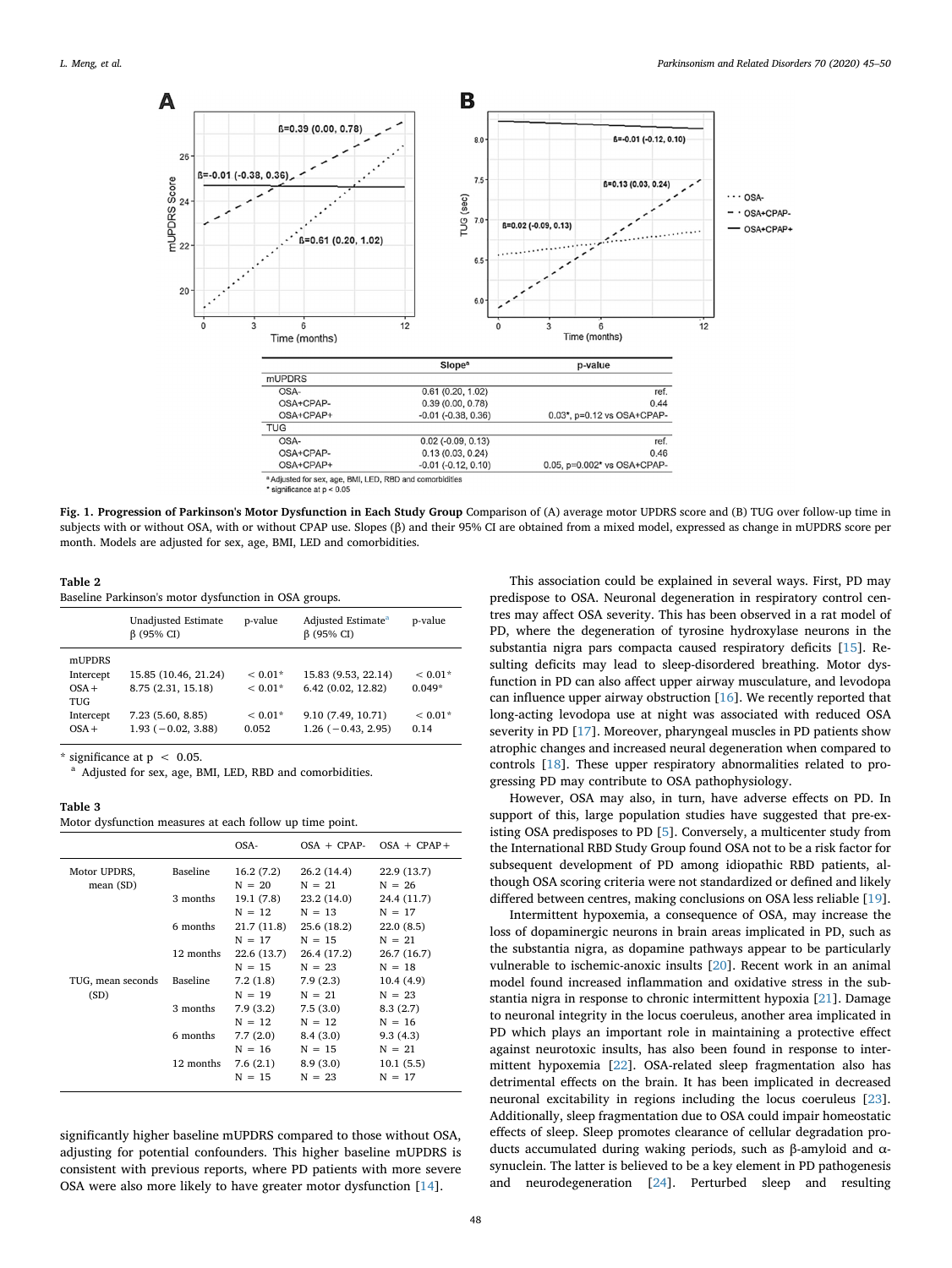accumulation of neurotoxic waste could increase degeneration of dopaminergic and other neurons in PD.

Our most notable finding is that CPAP treatment of OSA was associated with a significantly reduced rate of change in mUPDRS over 12 months compared to patients without OSA. ([Fig. 1A](#page-3-0)). These findings support the concept that treatment of OSA conferred a protective effect from OSA-related exacerbation of PD motor impairment. OSA patients in our cohort had more severe hypoxemia and greater respiratory-related sleep disruption at baseline compared to those without OSA. Improvement in sleep quality and oxygen saturation with CPAP may contribute to the observed slowing of mUPDRS progression through decreasing potential downstream effects of these disturbances on the brain.

In our main model, the rate of change in mUPDRS for OSA+CPAPover the 12-month follow-up (β = 0.39, 95% CI: 0.00 to 0.78) was comparable to OSA-. This was comparable to the expected rate of change previously reported in PD patients (0.42–0.50/month) [\[25](#page-5-24)]. Although this might suggest that OSA did not significantly affect the progression of PD motor dysfunction, several factors may make this conclusion unreliable. First, the OSA+CPAP- group had a higher average mUPDRS at baseline and each follow-up time compared to OSA-. PD progression is non-linear. The mUPDRS increases more slowly in more advanced PD [[26\]](#page-5-25), and striatal dopaminergic function deteriorates more slowly with more severe disease [[27\]](#page-5-26). Given the higher baseline mUPDRS in OSA+CPAP-, the comparable rate of change in that group relative to OSA- may, in fact, suggest a more marked deterioration than expected, which conceivably might be attributable to OSA. Moreover, sample size and other limitations may have affected results.

We used TUG as another measure of motor dysfunction. The TUG assesses gait and balance, has been validated in PD and may be more representative of functional status than mUPDRS [\[28](#page-5-27)]. While there was no statistically significant difference between OSA+ and OSA- in baseline TUG values, it is interesting to note that those who chose to use CPAP had higher baseline TUG scores indicating greater impairment. The change over time assessed using our mixed model is consistent with mUPDRS results, in that it suggests stabilization of TUG in CPAP-treated individuals, with a statistically significant difference as compared to OSA+CPAP-, though not OSA-. Differences in between-group significance between the two outcome measures (mUPDRS and TUG) may be explained by insufficient statistical power, and different distribution of missing data among patients ([Table 2](#page-3-1)).

The restricted sample size is the main limitation of the study and was likely a factor in between-group comparison. Our models adjust for several confounders, which, with smaller sample sizes, may increase the risk of unreliable estimates. However, estimates from the unadjusted model were comparable to the main model. Additionally, we did not systematically perform PSG on therapeutic CPAP to confirm improvement in sleep architecture or hypoxemia. However current CPAP therapy is highly effective in alleviating OSA. Also, CPAP use was not consistent over time in individuals. The OSA+CPAP- group at 3 months included individuals who used CPAP for under 3 months. Hence there may be some residual effect of CPAP in the OSA+CPAP- group, and it is unknown whether any effect of CPAP on PD outcomes persists after discontinuation. Due to the limited sample size we chose not to exclude those individuals from our analyses. It is also unknown if there is a threshold effect for minimal number of hours of use per night for any beneficial effect. The OSA+CPAP- group may also have undertaken other interventions to improve their OSA. Furthermore, our study population is not completely representative of the entire PD population because we excluded patients who were unable to physically attend inlaboratory PSG, thus excluding advanced PD patients. OSA in our cohort occurred in 70.1% of participants. While this may seem greater than expected OSA prevalence in the general population and PD studies [[29\]](#page-5-28), it should be noted that ours was not a prevalence study. Participants were aware they would undergo a sleep study and hence those with sleep complaints may have self-selected preferentially. In addition, we have used the AASM "Chicago criteria" for respiratory event scoring, which are known to be more sensitive than other scoring criteria [[13\]](#page-5-12). Nevertheless, our results confirm the relevance of this scoring method with respect to clinically important outcomes.

Our analysis builds on the current body of literature assessing the relationship between OSA and PD. A previous study has reported that OSA was associated with cognitive dysfunction and excessive daytime sleepiness [[6](#page-5-5)]. CPAP therapy improved sleep architecture and decreased daytime sleepiness in a short trial [\[30](#page-5-29)] and also improved cognition and other non-motor symptoms in an observational study [[7](#page-5-6)].

To our knowledge, this is the first study reporting the effect of OSA and CPAP on motor symptom progression in PD. We have found that OSA is associated with greater motor dysfunction at baseline, and that treatment with CPAP is associated with attenuation of motor deterioration over time, measured by mUPDRS and TUG. We propose that the findings of this study support a pathophysiologic role for OSA in the progression of PD motor dysfunction. We therefore believe that further studies are warranted to more fully explore the mechanisms underlying the interaction between OSA and PD pathophysiology as well as the long-term impact of treating OSA on motor dysfunction and other key clinical outcomes in PD.

# **Study funding**

.

This study was funded by the Department of Medicine of the McGill University Health Centre; the Research Institute of the McGill University Health Centre; the American Thoracic Society Foundation; Philips Respironics (investigator-initiated study; in-kind support only); VitalAire Inc. (investigator-initiated study; personnel time only), and Quebec Respiratory Health Network. None of the funding sources had any involvement in study design, data acquisition or analysis, or in the writing or approval of the manuscript.

# **Declaration of competing interest**

Dr. Marta Kaminska holds research operating grants from the Canadian Institutes of Health Research and Weston Brain Institute, and is supported by the Fonds de Recherche du Quebec – Santé. She has received research support from Philips-Respironics., ResMed Corp., VitalAire Inc, and Fisher Paykel. She has received consultant fees from and serves as advisory board member for Biron Soins du Sommeil. Dr. Anne-Louise Lafontaine serves as advisory board member for Abbvie and Merz. Dr. Andrea Benedetti holds operating grants from the Canadian Institutes of Health Research, and is supported by the Fonds de Recherche du Quebec – Santé. Dr. R. John Kimoff holds research operating grants from the Canadian Institutes of Health Research, Fonds de Recherche du Quebec – Santé, and The Multiple Sclerosis Society of Canada. He has received research operating support from Philips-Respironics Inc., ResMed Inc., and VitalAire Inc. The other authors have nothing to declare.

# **Acknowledgments**

The authors thank the movement disorders specialists E. Fon, R. Postuma, A. Dagher, M. Sidel, and D. Rabinovitch; the staff at the McGill Movement Disorders Clinic for help with participant recruitment; and Allen Olha for scoring the polysomnographies.

### **Appendix A. Supplementary data**

Supplementary data to this article can be found online at [https://](https://doi.org/10.1016/j.parkreldis.2019.12.001) [doi.org/10.1016/j.parkreldis.2019.12.001.](https://doi.org/10.1016/j.parkreldis.2019.12.001)